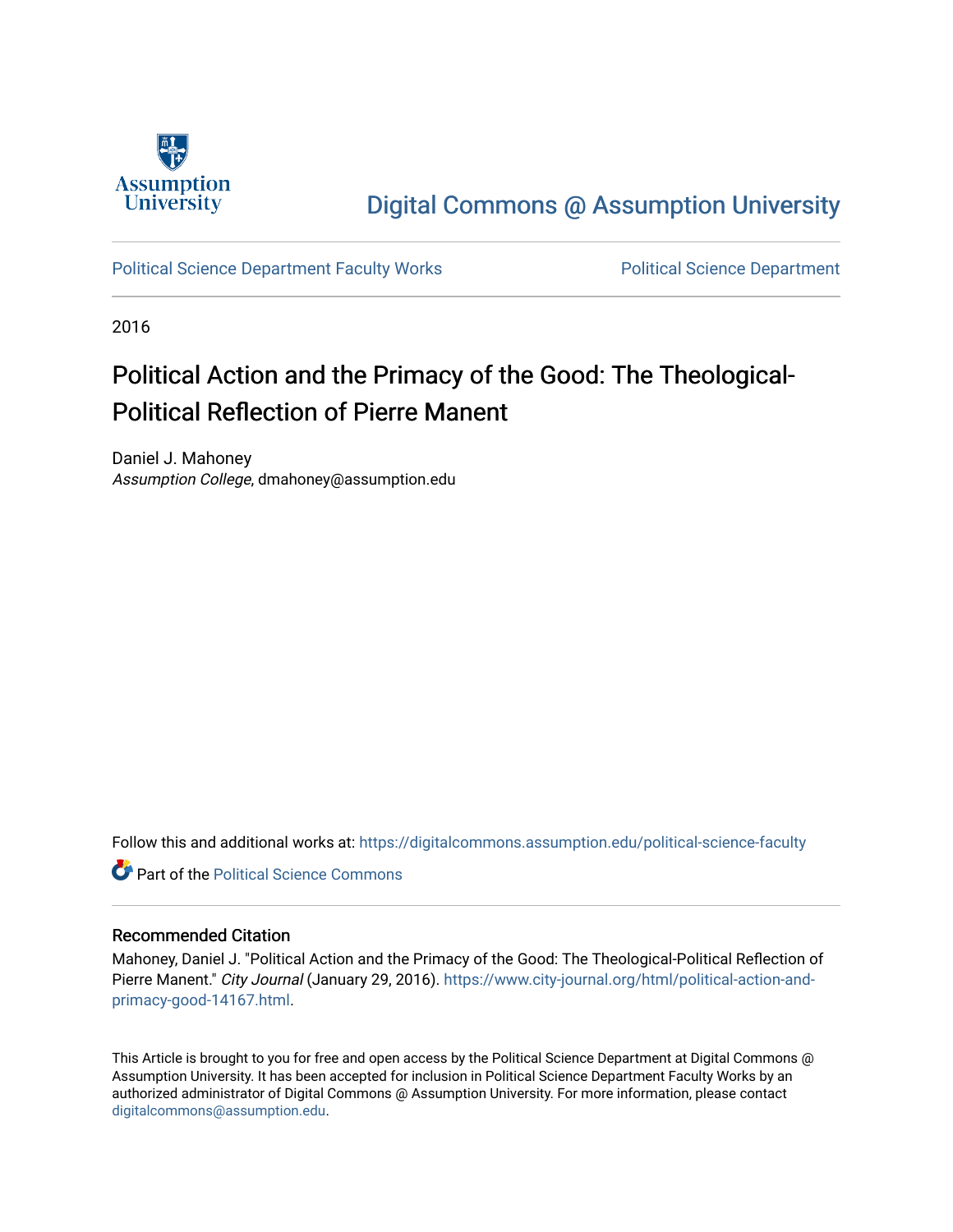# $[]$   $[]$   $Y$

BOOKS AND CULTURE

# **Political Action and the Primacy of the Good**

The theological-political reflection of Pierre Manent

[Daniel J. Mahoney](https://www.city-journal.org/contributor/daniel-j-mahoney_578) January 29, 2016

Contemporary Europe is wracked by a crisis of self-understanding. For a generation or more, the European political class has placed its hopes in the "construction" of a Europe increasingly estranged from the nations that compose it—and from the moral and spiritual contents that gave rise to the European adventure in the first place. Indeed, today's "Europe" defines itself in opposition to the old nations and the old religion that gave it life for the last millennium. Losing their political moorings and shorn of real spiritual substance, Europeans look weak in the face of Islam's self-assertion.

What Europeans need is the kind of humane, principled, scrupulous, and penetrating analysis that is all too rare today in an intellectual world tempted by the abdication of political and moral responsibility. The French political philosopher Pierre Manent is particularly well equipped to address Europe's crisis of self-confidence in a manner faithful to her best traditions. I will begin with a discussion of his intellectual contribution as a whole and then turn to a detailed analysis of his response to the depoliticization and de-Christianization of contemporary France and Europe. I will also highlight his firm but measured response to the Islamic challenge and his striking assessment of the strengths and limits of secularism.

**P** ierre Manent, born in Toulouse, France in 1949, is perhaps the most thoughtful political philosopher writing today, in no small part because he appreciates the essential and enduring links between politics, philosophy, and religion. His work avoids the theoretical abstractions preferred by a social science that strives to be even more "scientific" than the phenomena it studies allow. In the venerable tradition of Aristotle and Alexis de Tocqueville, Manent aims to see "not differently but further than the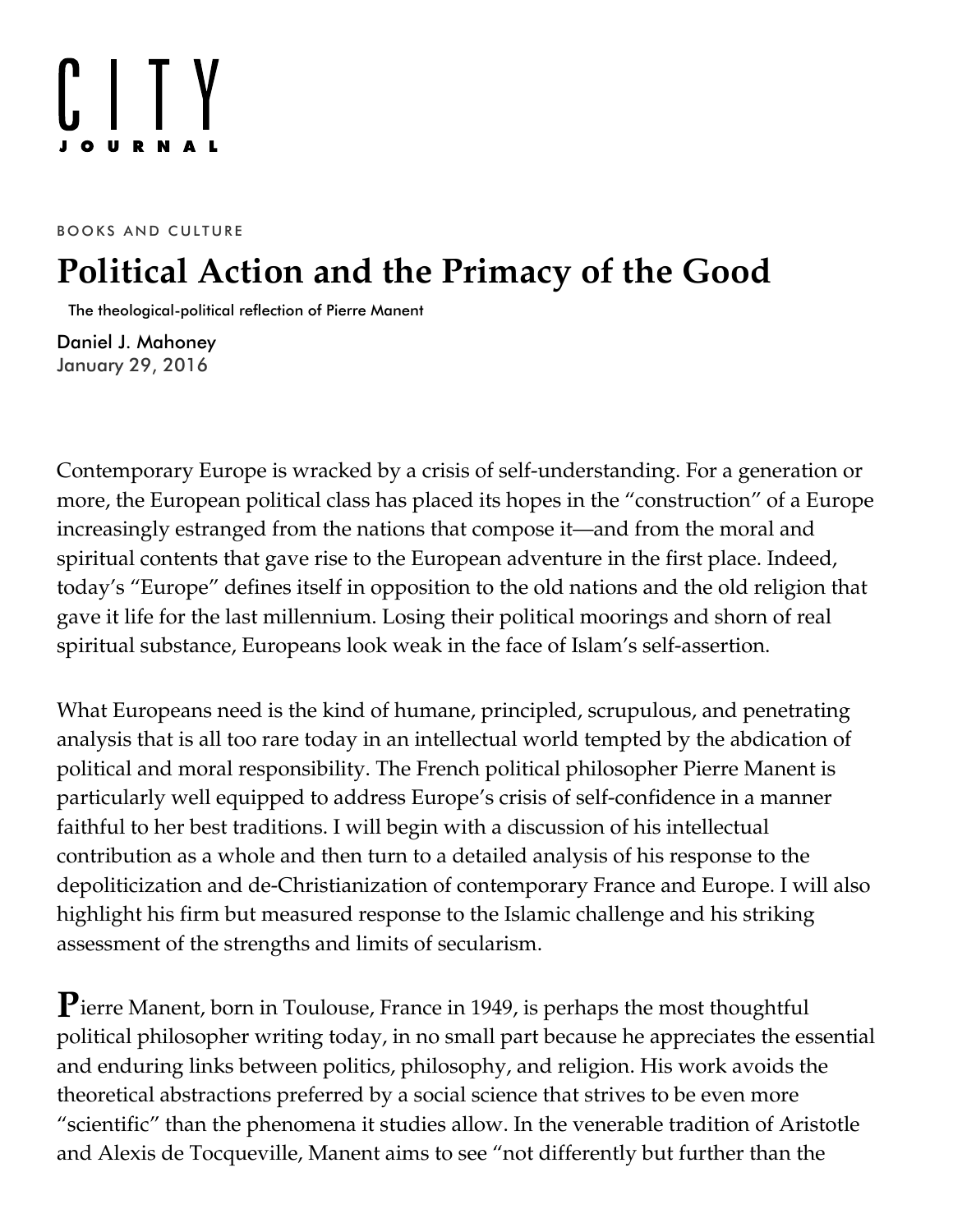parties." He writes with clarity and grace in accord with an approach that aims to speak to the concerns of responsible citizens and statesmen. Raised in a Communist family in postwar France, he converted to Catholicism before heading off to the prestigious *École normale supérieure* on the eve of May 1968. No partisan of the anarchism and revolutionary politics that informed that immense social eruption, Manent turned to the sober prudence of social thinker Raymond Aron, who became his inspiration and teacher. As Aron's assistant at the Collège de France for a decade, Manent played a crucial role in the founding of the distinguished center-right quarterly *[Commentaire](http://www.commentaire.fr/)*, a [journal of Aronian inspiration. As Manent observes in his autobiographical](http://www.amazon.com/exec/obidos/ASIN/158731813X/manhattaninstitu/) *Seeing Things Politically*, Aron showed him that there is something *to know* in politics, that political reflection requires both information and the cultivation of high prudence (a virtue jettisoned by those who put their blind faith in revolutionary transformation). Allergic to what Tocqueville called "literary politics," Aron embodied Aristotelian *phronesis* and spoke "with authority and competence and eloquence about public affairs."

The author of *[The Opium of the Intellectuals](http://www.amazon.com/exec/obidos/ASIN/0393001067/manhattaninstitu/)* also helped inoculate Manent against any form of the totalitarian temptation. Aron saw through the combination of preening moralism and political irresponsibility that was Sartrian "commitment" and the empty gestures at the heart of the "revolutionary psychodrama" of 1968. Aron provided a protective framework for Manent to pursue intellectual work centered around political reflection, philosophical inquiry, and the pursuit of religious truth. From Aron, too, he learned that philosophy should reject the "idolatry of History" and do justice instead to human action in all its amplitude. If Manent later turned to Aristotle and the German-American political philosopher Leo Strauss, he remained permanently indebted to Aron's prudentialism, which he understood in an essentially Aristotelian way. From Strauss, he learned to think deeply about the vicissitudes of the modern project and to resist the regnant historicist dogma that thought is always a reflection of its historical context. Strauss was thus a second humane and liberating presence in Manent's intellectual itinerary. But Manent has never been attracted to that wing of Straussianism that turns the "philosopher" into a human god, immune to the quarrels of the forum, and that arbitrarily and radically separates the intellectual from the moral virtues. For Manent, political philosophy must speak to the whole human being and bow before what transcends the human will. Manent offers a preeminent example of the bon usage of Leo Strauss.

Manent's engagement with Tocqueville is a particularly rich component of his work. In *[Tocqueville and the Nature of Democracy](http://www.amazon.com/exec/obidos/ASIN/0847681165/manhattaninstitu/)* (1982), he more or less endorsed Tocqueville's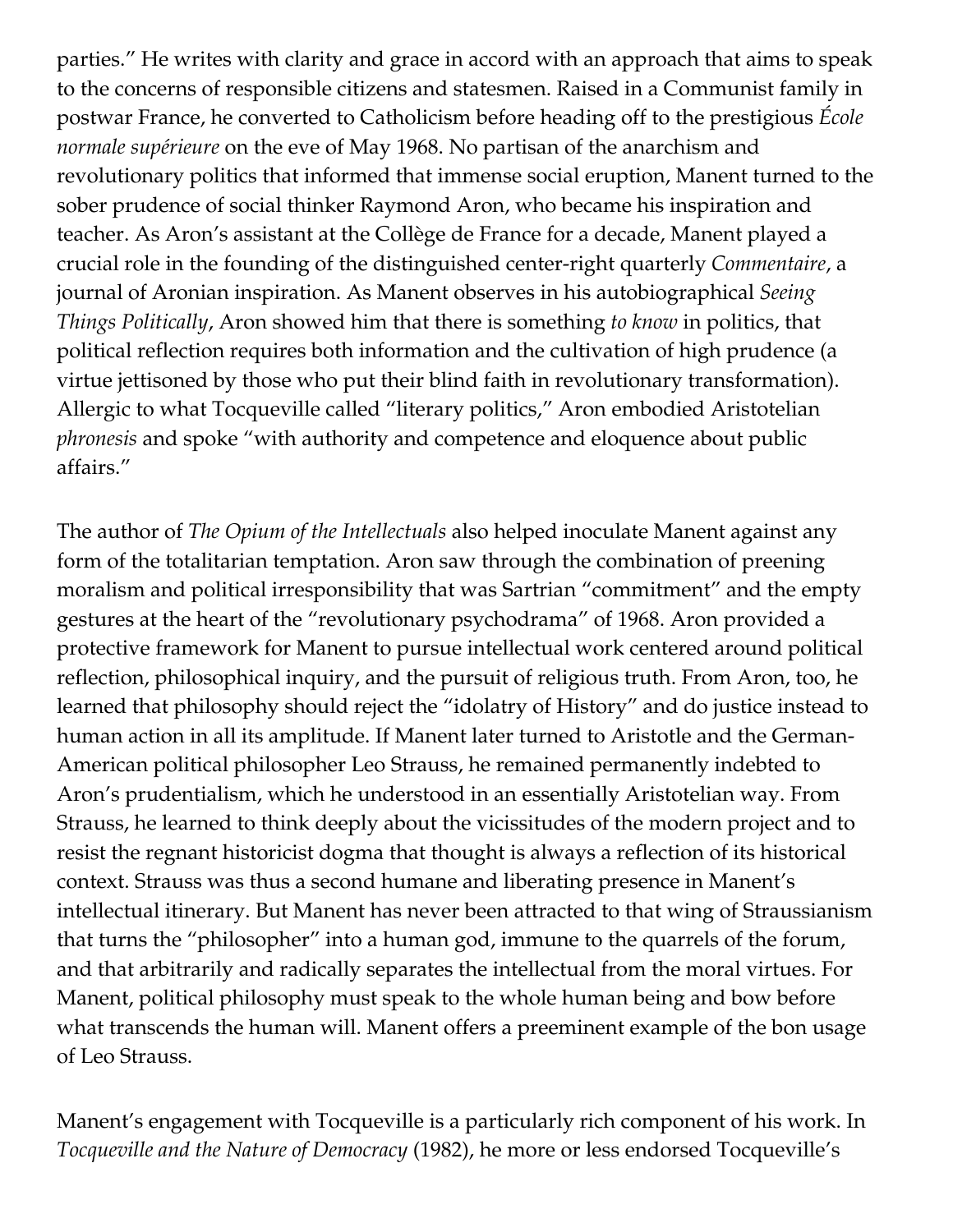analysis of the democratic world, wrestling with the relationship between "democratic man" and man tout court, and taking seriously, indeed, Tocqueville's concerns that democracy, however just, might gradually erode the higher manifestations of the human soul. In later writings, Manet acknowledges Tocqueville's spiritual acuity and intellectual prescience but concludes that the great French writer exaggerated the extent of the democratic transformation of the human soul.

In subsequent works like *[An Intellectual History of Liberalism](http://www.amazon.com/exec/obidos/ASIN/0691029113/manhattaninstitu/)* (1987) and his great work of political philosophy, *[The City of Man](http://www.amazon.com/exec/obidos/ASIN/0691050252/manhattaninstitu/)* (1994), Manent traces the historical and intellectual trajectory of modern liberalism and modern philosophy. He is particularly sensitive to the "modern difference," even as he affirms the enduring character of the human condition. This sensitivity to the tension between what does not change across time and the remarkable transformations that characterize modernity lies at the heart of Manent's *[Metamorphoses of the City](http://www.amazon.com/exec/obidos/ASIN/0674072944/manhattaninstitu/)* (2010), which focuses on the Greek city, particularly Athens, as the birthplace of politics. The polis, Manent argues, was the engine that propelled Western political development. He investigates the West's variety of political forms [city, empire, Church, and nation—](http://www.city-journal.org/2012/22_3_modernity.html)and contemplates and deplores late modernity's flight from politics. Rejecting the nation—the political form of democratic selfgovernment par excellence—Western elites dream of an "unmediated" human existence where humanitarian "values" are somehow sufficient to build a political community. They imagine two realities: the individual with his or her rights, and the "world," where "humanity" fully comes to sight. Without knowing it, the elites are disciples of August Comte, adherents of a "religion of humanity" that seeks to replace politics with bureaucratic administration and philosophy and religion with a smug affirmation of human self-sufficiency.

In his latest book, Situation de la France (to appear in English this year as *Beyond Radical [Secularism: How France and the Christian West Should Confront the Islamic Challenge](http://www.amazon.com/exec/obidos/ASIN/1587310740/manhattaninstitu/)*), Manent brings together his considerable theoretical and practical concerns with rare spiritual depth. He reveals the failure of Europe's humanitarian civil religion and pleads for a restoration of prudent judgment, rooted in a searching exploration of the theological-political problem. He reveals just where the depoliticization and de-Christianization of Europe has led the continent and his native France. Refusing to despair, and not content with literary politics and facile criticism, Manent lays out a practical philosophy that shows Europe and the West that deliberation and action remain as available to us as they were to Pericles and St. Paul.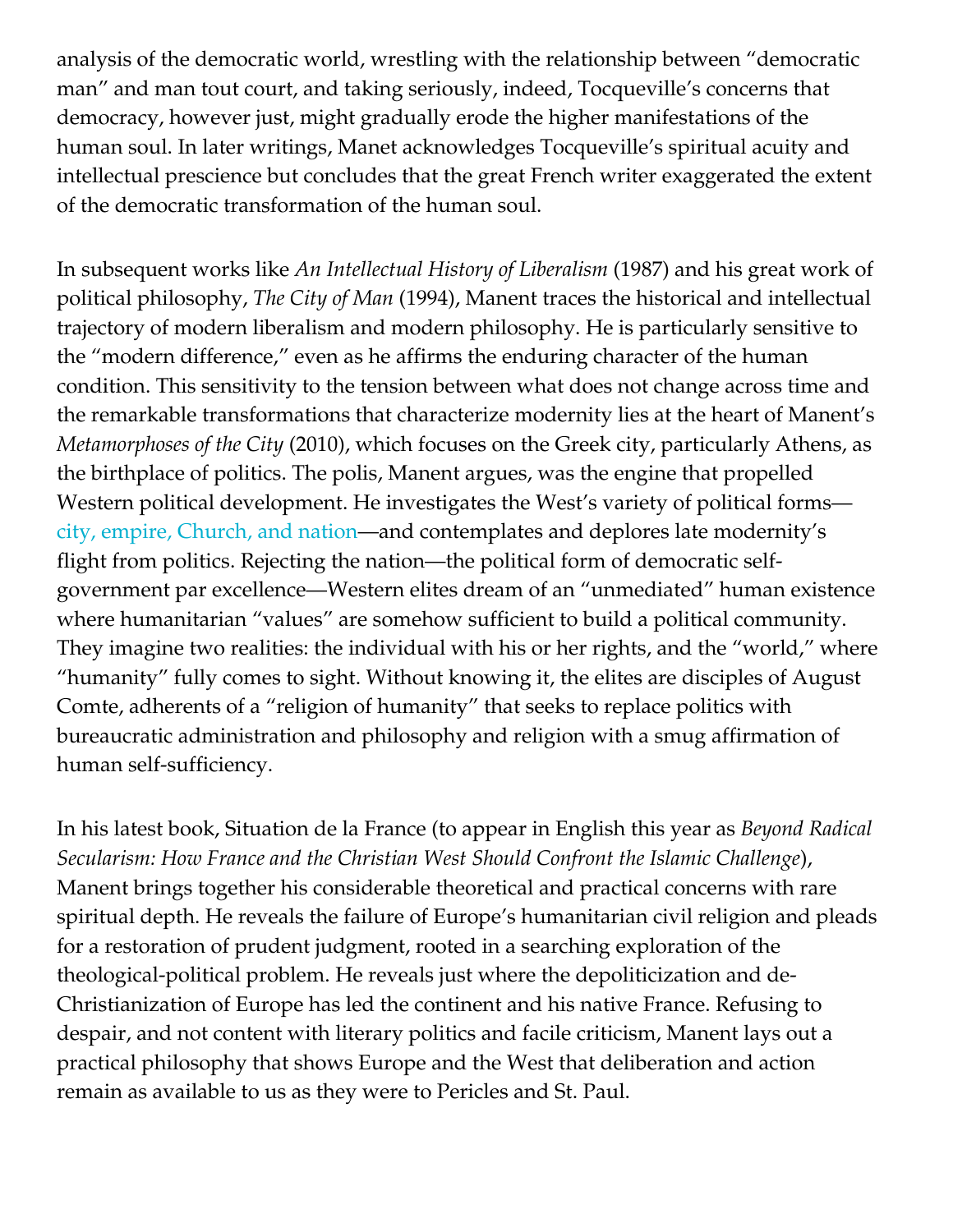This focus on practical philosophy—on deliberation and action—has become increasingly central to Manent's work. He rejects a social science rooted in the fact-value distinction as estranged from the deliberations and choices that confront acting man. Contemporary discourses about "values" are remarkably vacuous, he maintains, since they ignore the structure of human action and render human choice arbitrary or groundless—in Max Weber's famous formulation, men choose their gods, who may turn out to be demons. Behind soft democratic relativism, with its endless evocation of arbitrary "values," lies an inexpiable "war of the gods," a neo-Nietzschean metaphysic that destroys the moral integrity of liberal democracy. Manent's thought points in a more truthful and salutary direction.

Manent's most complete and satisfying discussion of the practical philosophy of action can be found in a remarkable address on "Knowledge and Politics," which he delivered at the *École des hautes études en sciences sociales* upon his retirement from that institution in June 2014. (The text appears as an "Appendix" to *Seeing Things Politically*.) Manent roots deliberation and action in the cardinal virtues of courage, moderation, justice, and prudence. It is in good action—what Aristotle calls "the rational activity of the soul" that the human being's specific operation or task (*ergon*) is achieved. Modern philosophy, in contrast, essentially transforms human beings into "spectators," who view themselves and their actions as wholly determined by external forces or by that inexorable necessity known as History—as in the "Historical Process" or in "being on the right side of history."

This understanding of causality has done away with the human element. As Manent shows in *The City of Man*, modern political philosophers such as Thomas Hobbes and John Locke replaced action with a deterministic "flight from evil"—there is not only no *summum bonum*, or highest good, but also the full range of goods is replaced by evils (i.e., hunger, pain, and even death) to be avoided. Modern liberalism is, at heart, a philosophy of comfortable self-preservation that estranges men and women from the moral contents of life. True philosophy—Aristotelian philosophy, for Manent recognizes that human things depend upon practical deliberation that "actualizes" the goods of life. And political life, political forms and regimes, depends upon an active "putting of reasons and actions in common." The common good is thus never an *a priori* Platonic Idea. For Manent, there can be no definitive or final separation of political and moral philosophy. As Aristotle famously puts it in chapter three of the third book of the *Nicomachean Ethics*, political action first and foremost involves "deliberation about means"—the means of actualizing the fixed ends of the cardinal virtues, the goodness of which is not the product of deliberation. That is, the cardinal virtues are not "values"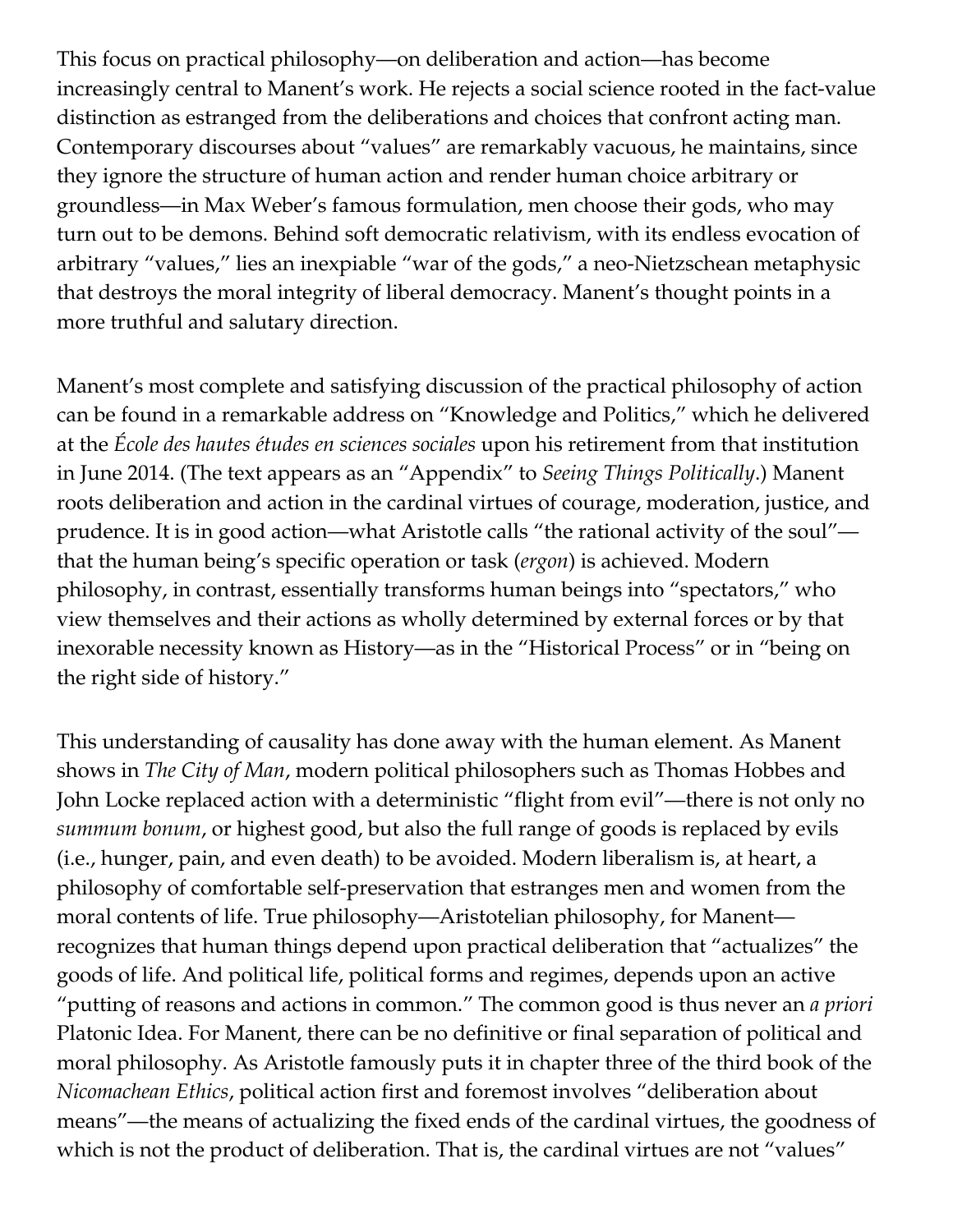that we valorize through arbitrary or "demonic" choice à la Weber. They are nonreducible goods—ends, which acting man attempts to actualize in the city and the soul. Manent makes this point emphatically in "Knowledge and Politics": "Whenever human beings act, the search for means proceeds by determining the appropriate proportions of courage, temperance or moderation, justice and prudence."

As an observant student of human things, Manent acknowledges "the diversity of human things, their infinite variety." Yet compared with the "strength and stability" of the basic structure of deliberation and action, these differences turn out to be paltry. Human beings, philosophers, social scientists, citizens—all can speak confidently of a common human nature, of an enduring human condition, precisely because the "pattern of practical virtues" allows us to recognize a courageous, prudent, or just person "in the human being born in the most distant and apparently different latitude."

I have noted the tendency of modern philosophy and social science to view human beings as "spectators," incapable of true deliberation and action. Our neuroscientists work to explain consciousness away (and take great pride in that dehumanizing task), and our social scientists too often proceed as if human action did not depend on thinking and acting man. There is no place left for the freely deliberating and acting human being in the chain of social-science causality. Philosophies of history presuppose that grand historical forces "have made the choice for us." "Things were decided by no one," even as the "spectator," in the form of the philosopher and social scientist, incoherently exempts himself from the chain of causality.

Manent insists that there is no evidence for this view, at once reductive and historicist, that excludes human beings from the order of human things. In truth, action is coextensive with the human condition. In a powerfully lapidary formulation, Manent observes that "action stood before Pericles, it stood before Paul of Tarsus, and it still stands before us." The stance of the helpless spectator distorts human consciousness and undermines thoughtful action. But the fundamental question of human action endures: "the question is to know how we can put the city's reasons to work, and thus what is our courage, what is our moderation, what is our justice, what is our prudence."

Manent suggests that Christianity "complicated" the structure of human action by raising the great evangelical imperative to love our enemies. Is modern man still capable of hearing that commandment and acting upon it? The indifference to action that characterizes theoretical modernity—its succumbing to the allure of inexorable necessity and a causality without acting men—is really an argument for moral and political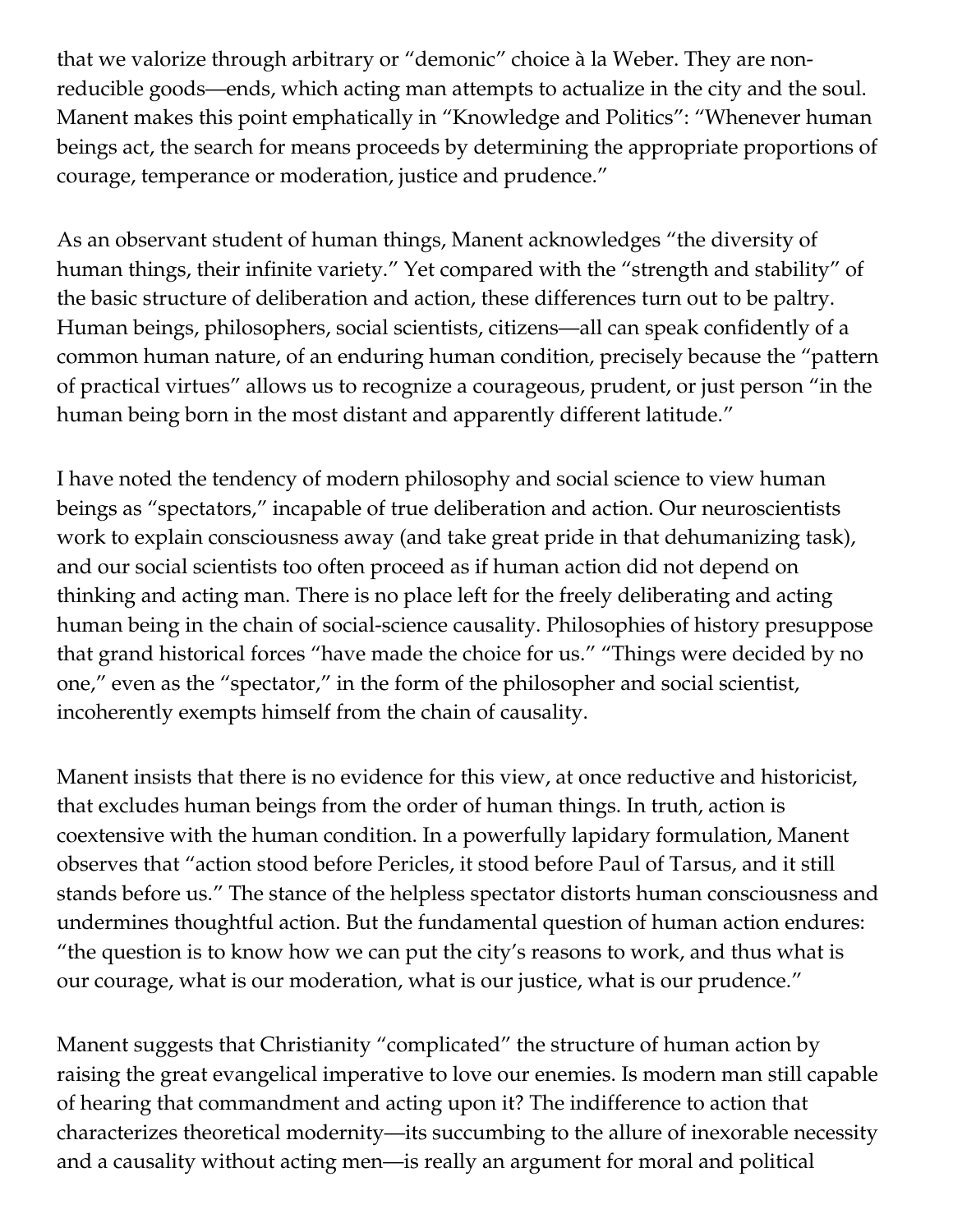abdication. Under the influence of modern theoretical currents, contemporary men and women resign themselves to a spiritually flaccid condition, neither fighting nor loving our enemies. Manent pleads against this disarmament of the human soul.

 ${\bf A}$ Catholic Christian, Manent is acutely aware of the tensions between the political and the evangelical virtues. In a critique of the Christian thinker René Girard's work in *Seeing Things Politically*, Manent worries that Girard's anthropological account of the structure of human violence erases the crucial moral and political differences among men and regimes. Violence, for Girard, becomes undifferentiated—an indiscriminate assault on the innocent victim. The truth of the human condition, in this view, Manent argues, is a "reciprocal violence in which we are all *the same*." It becomes impossible to suggest that one side is better, however marginally, and that some regimes are more in accord with human decency, dignity, and liberty, than others. Girard's work, moreover, encourages what Manent calls the "political vice" of Christianity: the "perverse preference for the enemy whom we have been commanded to love as we love ourselves." The perfectly truthful Christian claim that we are all sinners before God gets transformed "into a political proposition destructive of all political morality: ultimately, among human causes, there is no difference in justice, no difference in honor."

Manent argues that the great French Catholic poet and philosopher Charles Pegúy (1873-1914) would surely "fulminate" against Girard's transformation of the commandment to love. In the name of an ostensibly profound anthropological principle, Girard risks stripping the human virtues, the cardinal virtues, of all meaning. Manent, for his part, wants to keep the cardinal virtues and the theological virtues together without in any way denying the tensions between them. Like Péguy, he believes that Christians must meet the best of paganism on its own plane—on the plane of the natural virtues. Christians must love their neighbors (which should not be confused with pacifism or pusillanimity) even as they strive to be honorable, prudent, and just.

**I** n his early writings, Manent explores the intellectual foundations and the political architecture of liberalism and the liberal state, emphasizing the self-conscious efforts of the philosophical founders of liberal modernity to separate power and opinion, and religion and politics. The "modern project," to cite Leo Strauss's suggestive formulation, began in a frontal assault on what Thomas Hobbes called "Aristotelity," the fusion of classical philosophy and Christian wisdom that hitherto had been the lifeblood of the Christian West. The liberal state, which took its bearings from a project at once philosophical and polemical, was deeply informed by the "anti-theological ire" of modern political philosophy. Taking aim at religious fanaticism and the specter of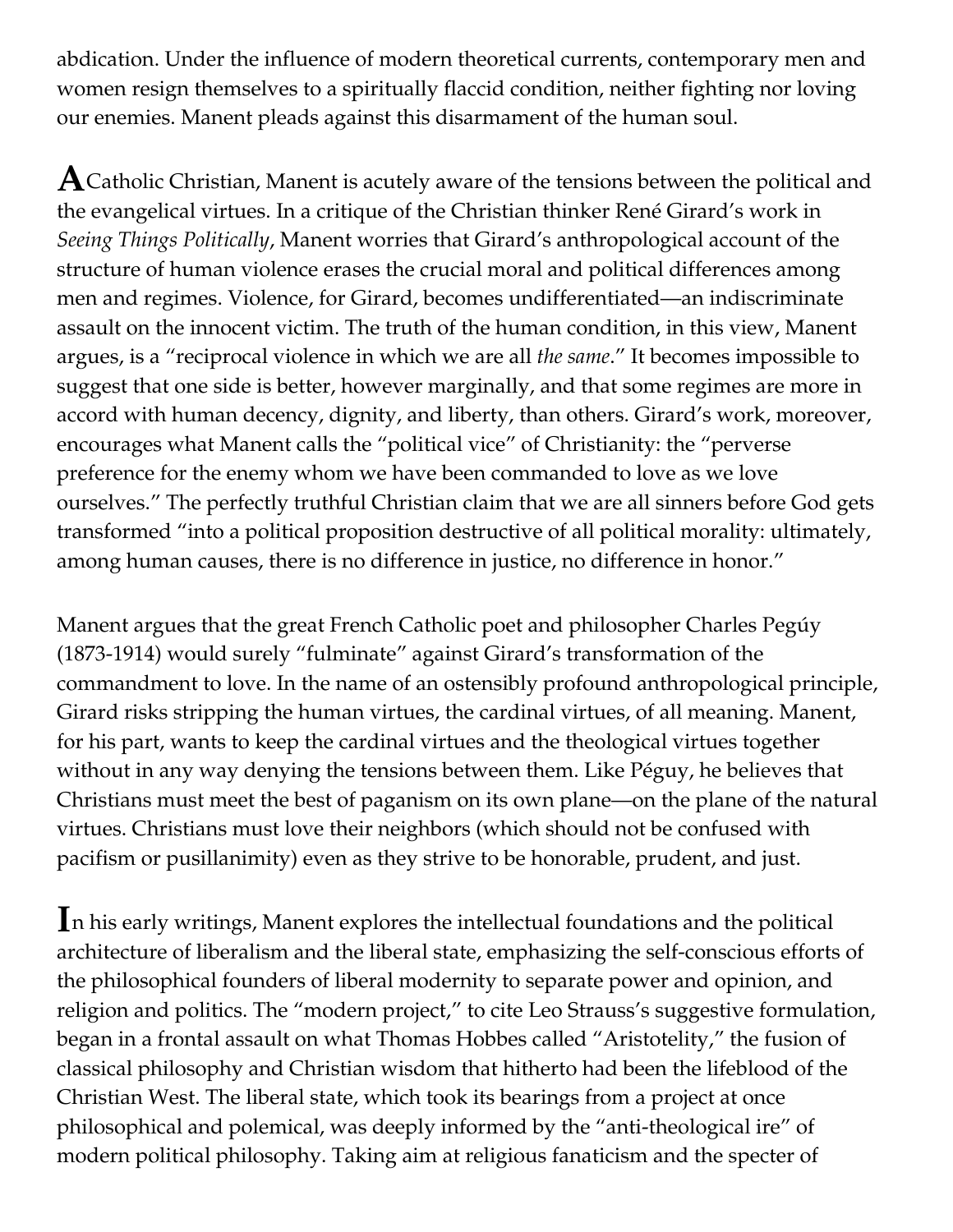theocratic tyranny, liberal philosophers and statesmen sought to build a "neutral and agnostic state." This is a crucial moment in the modern "organization of separations," in Manent's term, a development that also includes the separation of powers and the division of labor. Of course, the modern separation of religion and politics occurred within nations that largely remained Christian. For centuries, modern agnosticism about the good life coexisted with traditional philosophical and religious affirmations. The modern world is, then, much more than an epiphenomenal expression of early modern political philosophy. The creation a secular state need not entail a systematic effort to erase what Manent calls the "Christian mark" of Western nations—in fact, there is something "tyrannical," he insists, about that more radical understanding of secularism.

Manent has followed this intuition about the radicalization of modern secularism in his most recent work. Rather than emphasizing "separation," though, Manent stresses the necessity to think religion and politics together. As he put it in *[La raison des nations](http://www.amazon.com/exec/obidos/ASIN/2070777340/manhattaninstitu/)* (2006), "The separation of religion and politics . . . becomes ruinous if we make it the rule of our thought. Politics and religion are never entirely separate or separable. One cannot understand either, therefore, unless one takes them together." As he stresses in *Beyond Radical Secularism*, the enduring "principle of human life" is "unity" and not the forced separation of religion and politics, liberty and morality.

**T** his rethinking has not occurred in a vacuum. On the contrary, it has been occasioned, in part, by Manent's recognition that contemporary Europe has largely lost the capacity for collective deliberation and the action that flows from it. Europeans have tried to leave the political form of the nation behind without building "an unprecedented political form" to take its place. Rather than constructing a politically effective Europe, they have repudiated the nation and have succumbed to depoliticization. As *Beyond Radical Secularism* has it, Europeans have confused the political nation and the spiritual communion that informed it with the nation that repudiates the biblical God and embraces "the exclusive valorization of one's people." They do not appreciate the profound difference between the community of "blood and soil," which culminated in National Socialist nihilism, and the nation of a Christian mark with no "homicidal aversion for people from elsewhere." Europeans are convinced of the unique culpability of Western civilization; faced with a false choice between autochthony and rootlessness, they choose rootlessness "out of horror of a *volkisch* autochthony." The European [nation](http://www.city-journal.org/2013/23_1_nation-state.html), properly understood, is equidistant from both.

The principle of European history, which is ultimately stronger than the abstractions of modernity, was the effort "*to govern oneself in a certain relation to the Christian proposition*,"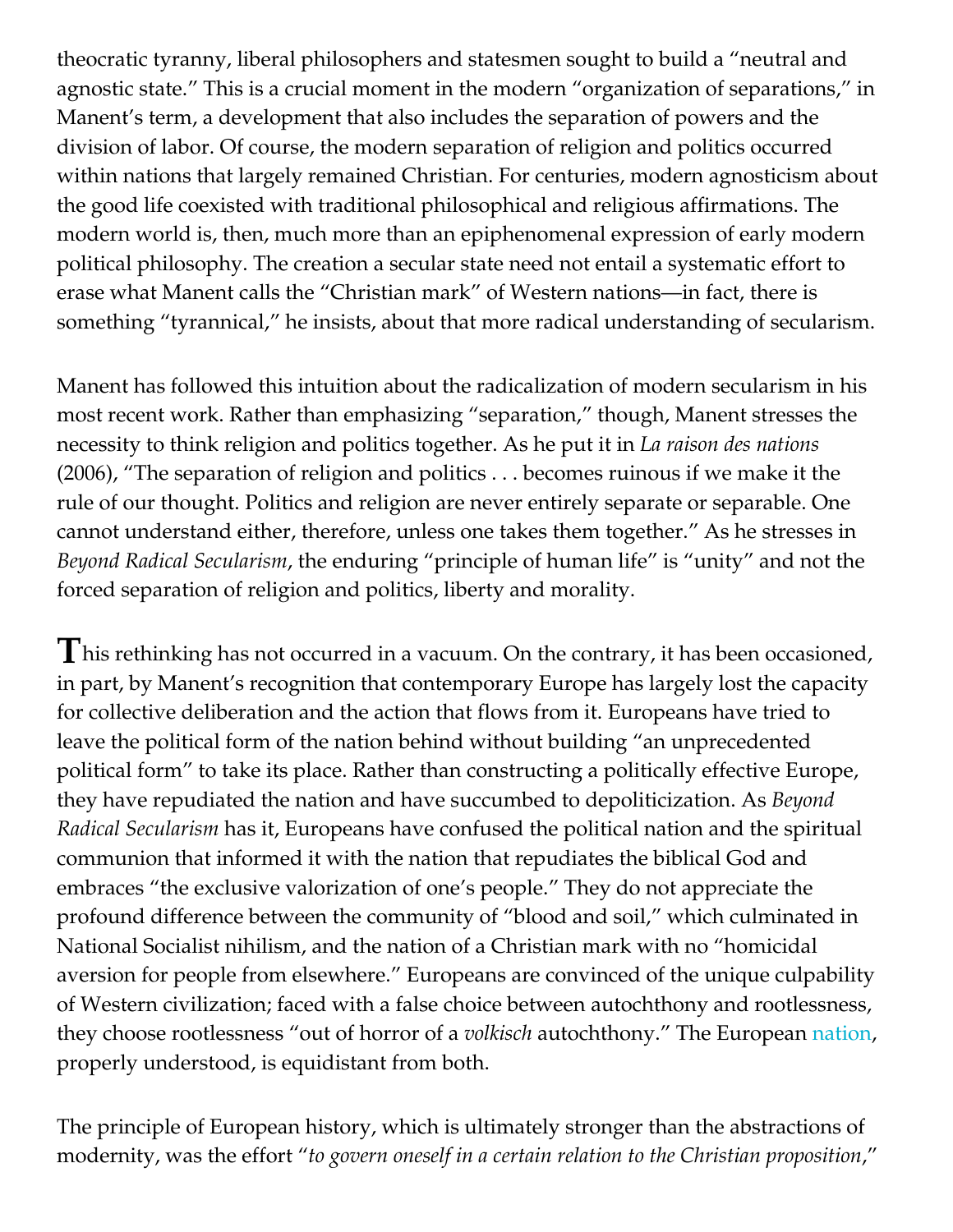Manent contends. The new political form of the nation, so distinct from the classical city and the endless extension of empire, "allowed human beings with free will and conscience to gather in political communities at once smaller in extent and more open to divine initiative." Europeans learned to govern themselves "by the guidance of one's reason and with attention to grace." The task of the nation of the Christian mark is "to find a place for the collaboration of human prudence and divine Providence." Manent observes that the theology of St. Thomas Aquinas provides the principles for this collaboration, even if it does not show "the way to put them concretely into practice."

The political form of the nation was crucial to this unprecedented collaboration between the pride of the acting citizen and the humility of the Christian. In *Beyond Radical Secularism*, Manent suggests that the intimate *union*, not *separation*, of religion and politics is the key to the European adventure. Of course, Christianity is no mere instrument of the political order: it is ultimately independent of every human order. This intimate union can readily coexist with the institutional separation of Church and state, and it makes possible the mixing of Roman virtues, such as courage and prudence, "with a faith in a God who is a friend to every person." Europeans learned to pursue "the most unfettered human action and the most intimate union with God." If in *The City of Man* Manent accented the ultimate inability of European man to live the tension —or even contradiction—between magnanimity and humility, in his most recent work, he emphasizes that the coming together of self-government and religious faith, of the cardinal virtues (courage, moderation, prudence, and justice) and the theological virtues (faith, hope, and charity), allowed for the "common action of grace and freedom" and the "covenant between communion and freedom." The Manentian category of "communion" is at once theological and political. It suggests the sacredness inherent in every effort to "put reasons and actions in common," to articulate and sustain the common good in a way that points *beyond* the political itself. It suggests that action and deliberation are sustained by hope—by what Manent does not hesitate to call the "primacy of the Good."

As Manent has stressed for 25 years now, the depoliticization of Europe has gone hand in hand with its de-Christianization. Europeans have lost faith in self-government at the same time that they "have lost faith in Providence, in the benevolence and protection of the Most High." Self-government ultimately depends upon an Aristotelian confidence in the human capacity for action and deliberation about the means to find our courage, our prudence, our justice, our moderation. But that Aristotelian confidence is powerfully sustained by faith in the primacy of the Good. Christian hope sustains action and gives us confidence in ourselves because of the benevolence of God (what the Bible calls the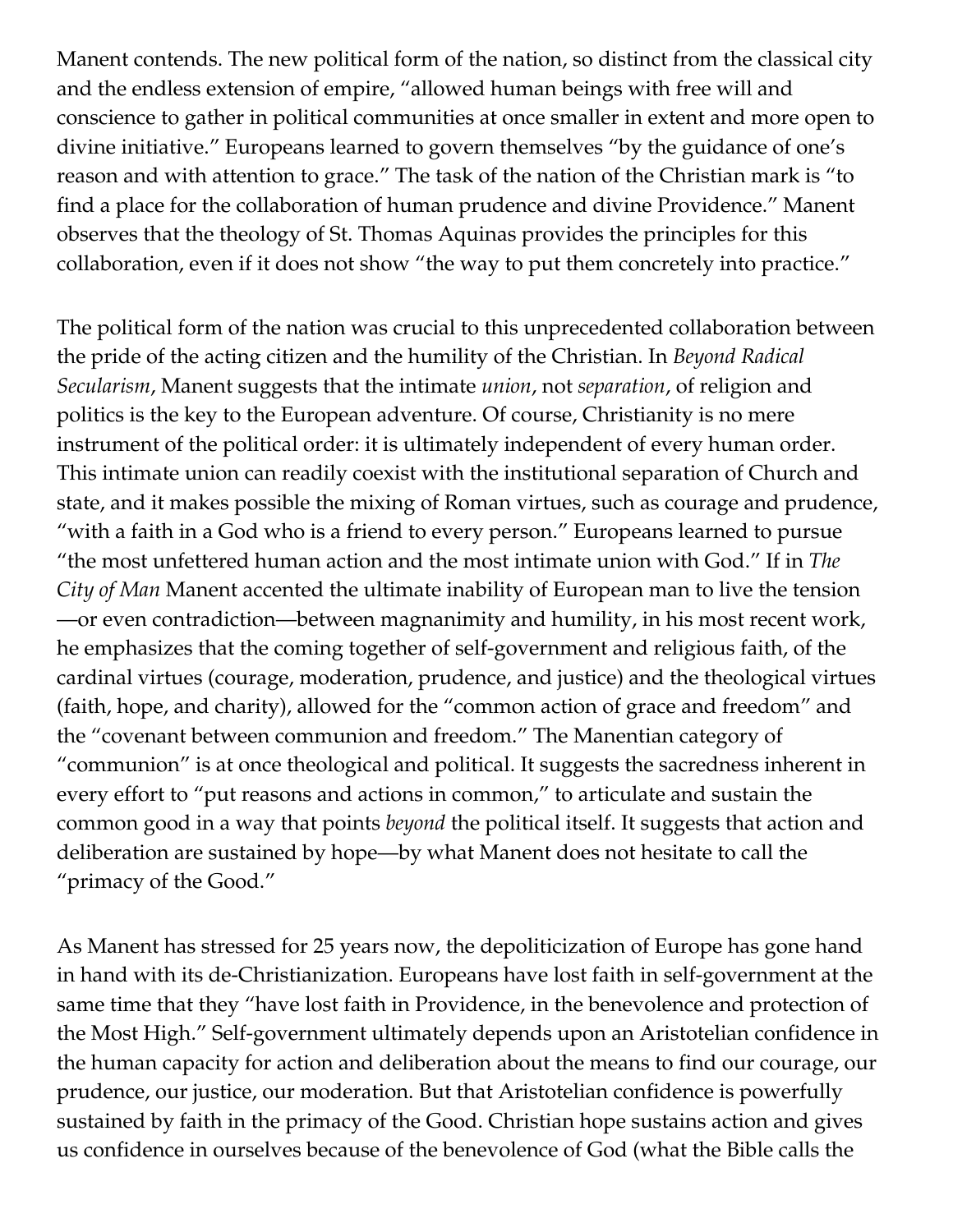promises of God). Manent, then, is a partisan of both Aristotle and Christianity, since action and hope are inseparable. The nation is the crucial framework of selfgovernment, but it should never forget its "Christian mark."

*Beyond Radical Secularism* contains beautiful reflections on the Jewish Covenant (l'Alliance in French). Manent pleads with contemporary Jews not to take their bearings from the ultimate crime—the *Shoah* or Holocaust—but rather to remain confident in the promises of God. It was the Jews who first brought divine friendship to nations, and we in the West must bow before this idea of the Covenant, which is not exactly rational but is not simply irrational, either. To restore the credibility of the Covenant, one must recover a sense of the dignity of the human association, the nation, "that bore the Covenant until the European arc was broken." Now that Jews have reassembled in a great, self-governing nation, Europeans can repudiate the nation only by "fatally wounding the legitimacy of Israel." That would be an affront to an admirable national effort of self-government and to whatever trust is left in the friendship of God.

**M** anent is a sharp critic of the radicalization of French *laïcité*, which demands much more than the separation of Church and state as formalized in the 1905 law. What it seeks is nothing less than the *neutralization* of religion in society. The old *laïcité* largely respected the Christian past of the French nation and of European civilization. French republicanism accommodated itself to a religious society, even as it affirmed a "transcendent" dimension to citizenship. The "sacred nation" and a Christian society coexisted with a lay or neutral state. These political and spiritual elements were never wholly separate, as one saw in the *l'union sacrée* that brought Catholic and secular Frenchmen together in defense of the nation during World War I. The wounds of the Dreyfus Affair were partly healed in this great *rassemblement* of the French people. The French state also never reduced itself to the single desideratum of protecting (everexpanding) individual rights. Under Charles de Gaulle, the state embodied the dignity of France, even its "grandeur." As a statesman, de Gaulle strove to overcome divisions —partisan, religious, and ideological, Left and Right—and defended the independence of the state. The Cultural Revolution embodied by May 1968 challenged the vision of the "man of June 18th, 1940." Authority, in every aspect of state and society, came under assault, and society began to undo its bonds. The rights of man were increasingly understood in contradistinction to the rights of the citizen. Individualism went hand in hand with a theoretical and practical antinomianism. Public institutions found themselves redefined as "docile instruments" at the service of a conception of rights that made no serious moral or civic demands.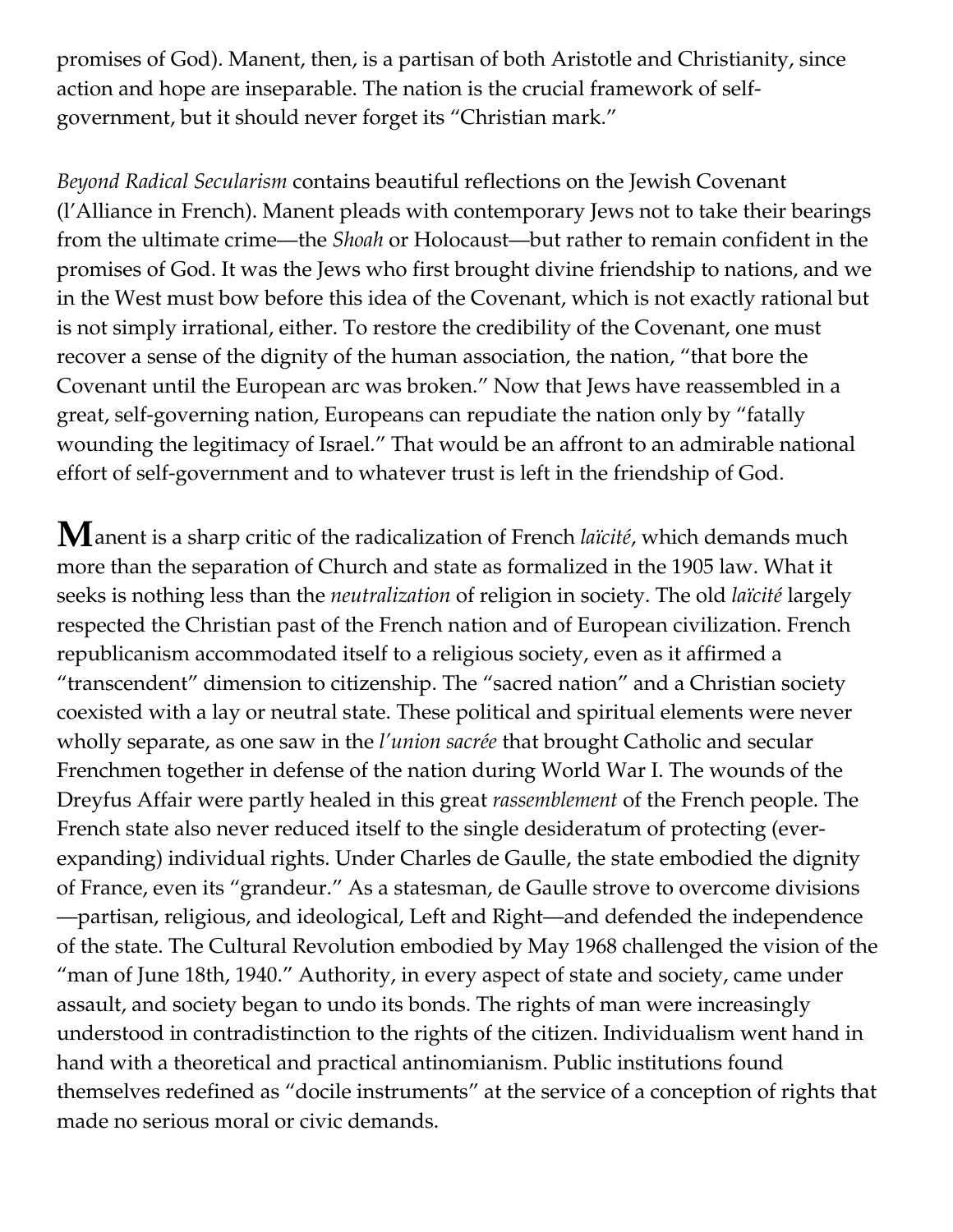Manent is convinced of the "vacuity" of the commonplace assumption that *laïcité* will do today with Islam "what it accomplished yesterday with Catholicism." Islam is too strong, too committed to religious truth and to religious mores, to fall prey to such individualist fantasies. Further, an epistemological error can be found at the heart of the new individualism and the new *laïcité*. Once the principle of legitimacy in Europe became an apolitical conception of human rights, in which the "individual" and "humanity" constitute the twin poles of human existence, human associations such as nations and churches cease to have an ontological or political reality. They become "*pretended realities* that are only invoked to block newcomers"—in other words, to make Muslims and others feel unwelcome. In this new ideological vulgate, the intermediate communities in which human beings really live "have no legitimacy of their own."

In contrast, Manent believes Europe can only be revivified if it takes a chance on "the old nations and the old religion." As he put it in *Seeing Things Politically*, these are "inestimable resources" for giving new life to the French and European souls. At the same time, Manent in no way repudiates the secular state, which is wholly legitimate in its own sphere. He thinks that the Catholic Church—and French Catholics—have a special role to play in recovering the link between the liberal state and the nation of a Christian mark. French Catholics have valiantly struggled to take the two cities—of Man and God—seriously. They have combined patriotism with loyalty to a universal city and communion. Of the five "great spiritual masses" in the West today—Judaism, Islam, evangelical Protestantism, the Catholic Church, and the ideology of human rights—the Church alone, Manent believes, has "the calmness and equilibrium" to reach out to these other religions and "spiritual masses." "The Catholic Church is the only spiritual force that approaches matters in such a way as to take into account the views of others in a deliberate and thematic way." That wasn't always the case, as Jews certainly know. But it has been at the essence of the Church's mission in the contemporary world. Manent encourages French Catholics to reenter French political life simultaneously as Catholics *and* as French citizens.

**T** he most controversial parts of *Beyond Radical Secularism* deal with French Muslims. It should be remembered that the book was written after the January 2015 [terror attacks](http://www.city-journal.org/2015/eon0107td.html) on *Charlie Hebdo* and published just two months before the even more devastating terror attacks in Paris on November 13, 2015. Upon publication, it took the country by storm. As the editors of *Commentaire* pointed out in their preface to excerpts from the book that appeared in the journal's Winter 2015–2016 edition, Manent has been accused of everything from Islamophobia to defeatism before the emerging threat of an Islamic caliphate. In truth, Manent's is a tough-minded treatment that acknowledges a *state of*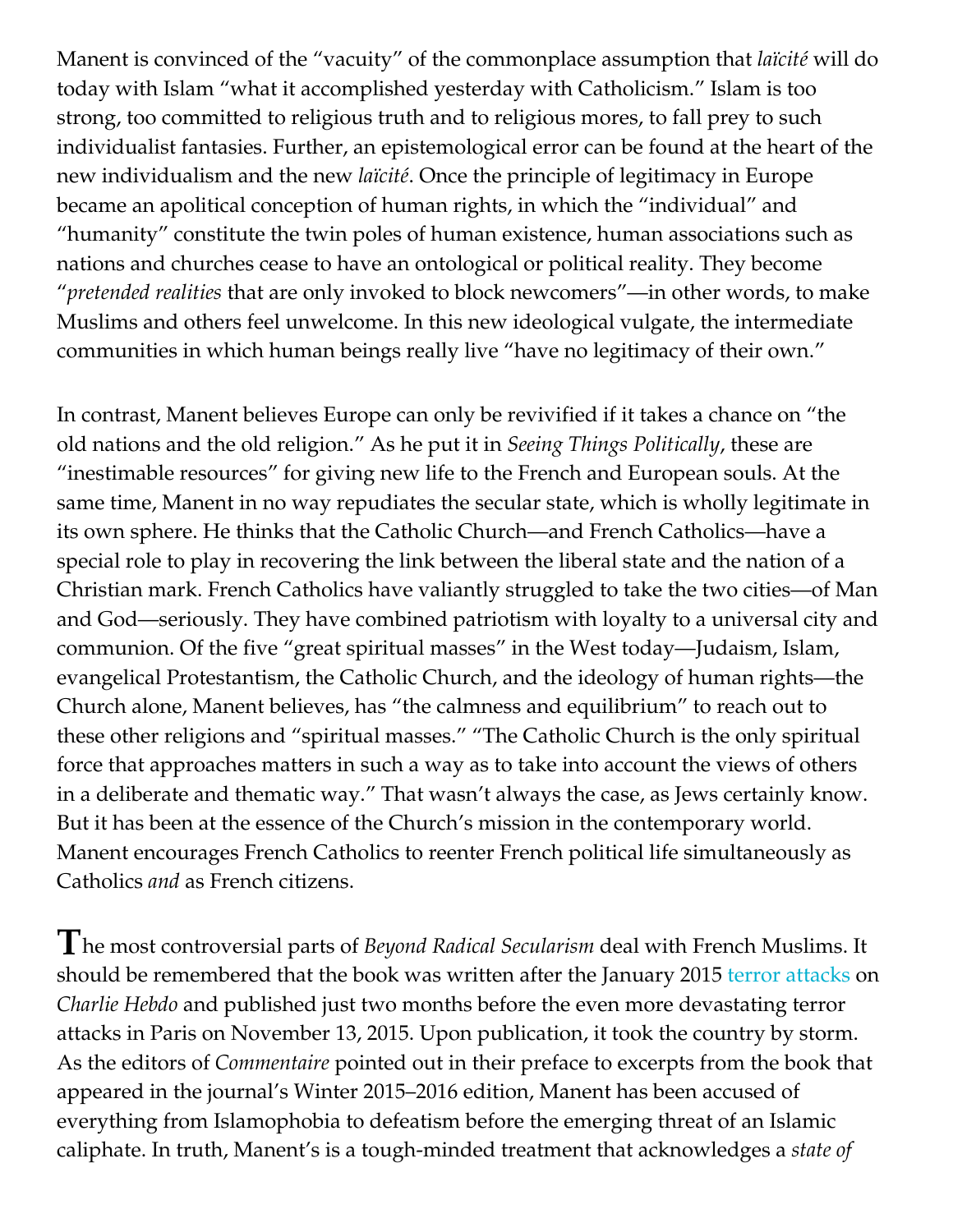*war* between France and radical Islam. France, in particular, and the West, in general, must prudently navigate a "high and great politics" that touches on matters of both domestic and international concern. Manent favors all the necessary political and military means to defeat the West's Islamist enemies. At the same time, he believes that France will need a *defensive politics*, since millions of Muslims already inhabit a nation of a Christian mark. It needs a *politics of the possible* that rejects every form of defeatism as well as the deceptive promises of the new *laïcité*. French Muslims will not readily become Western individualists and secularists as the partisans of the new *laïcité* falsely claim. Their way of life and moral practices are too robust, too substantial, to be dissolved by the acids of modernity. French Muslims will remain Muslims and not just individuals with rights. These are *facts* that responsible citizens and statesmen must accept and which must form the basis of a new action to form a unitary nation.

Manent thus proposes a "social contract" with French Muslims that accepts them as they are, along with their moral practices, with two notable and crucial exceptions. He argues that the burqa is inadmissible because "it prevents the exchange of signs by which a human being recognizes another human being." Europeans have never covered their faces. This "lugubrious servitude" is incompatible with a free society. France has the "right and duty to impose the most absolute prohibition on this manner of dress." The second prohibition is that of polygamy. The family, with one husband and one wife, is the building block of civil society and an indispensable pillar of a free society.

Manent recognizes that the increase in open acceptance of Muslim ways (e.g., dietary restrictions in schools, separation of boys and girls in certain social activities) comes with certain risks. Those risks can be compensated for by active efforts to preserve or reinforce the "ancient constitution" of France. To begin with, Muslims must accept that they live in a nation of a Christian mark with a strong and enduring Jewish presence. They must break with the *umma*, a universal Islamic empire, and proclaim their loyalty to France. They must wean themselves of reliance on foreign funding and repudiate extremism of every kind. Most of all, they must stop hiding behind accusations of Islamophobia. In practice, the reflexive evocation of Islamophobia has led to serious restrictions on the ability of Europeans to think, write, and speak as they please. It undermines even the minimal capacity for self-criticism in the Arab-Islamic world and among Muslims in Western countries. French Muslims accordingly see themselves as victims and involve themselves in the civic forum only to express grievances.

Muslims must learn to live in a secular state that is in no way hostile to religion. This judicious mix of secularism with religious liberty means moving beyond the stultifying